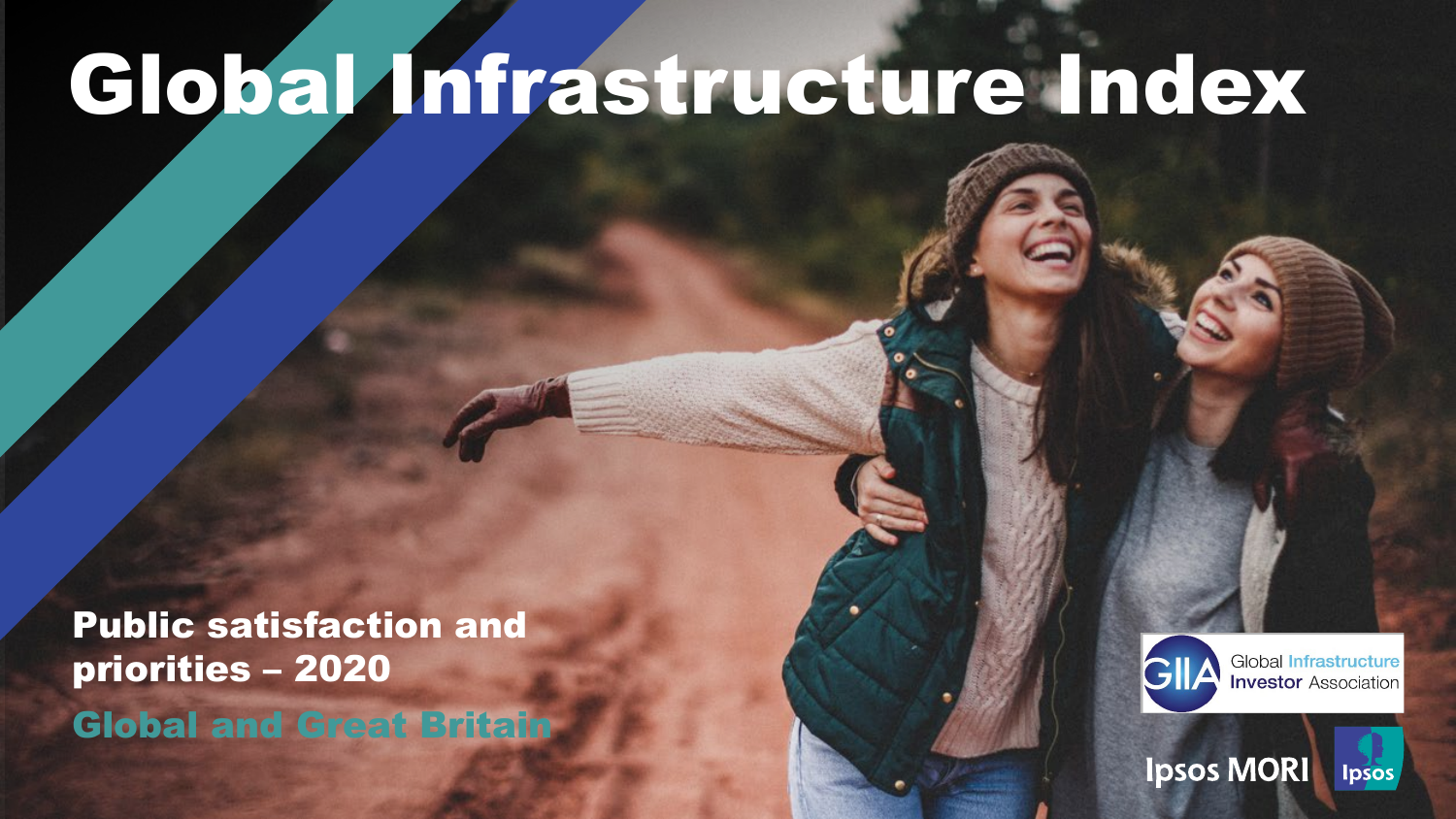#### **In Britain, satisfaction levels have changed little since 2019**

**Q. We now want you to think about [COUNTRY'S] infrastructure.**

**By infrastructure we mean things we rely on like road, rail and air networks, utilities such as energy and water, and broadband and other communications.**

**Overall, how satisfied or dissatisfied are you with [COUNTRY'S] national infrastructure?**

- % Very satisfied % Fairly satisfied
- % Neither/nor % Fairly dissatisfied
- % Very dissatisfied % Don't know



| 2020:            |                     |
|------------------|---------------------|
| <b>Satisfied</b> | <b>Dissatisfied</b> |
| 37%              | 30%                 |
| 2019:            |                     |
| <b>Satisfied</b> | <b>Dissatisfied</b> |
| 36%              | 29%                 |
| 2018:            |                     |
| <b>Satisfied</b> | <b>Dissatisfied</b> |
| 29%              | 33%                 |
| 2017:            |                     |
| <b>Satisfied</b> | <b>Dissatisfied</b> |
| 34%              | 32%                 |
| 2016:            |                     |
| <b>Satisfied</b> | <b>Dissatisfied</b> |
| 36%              | 29%                 |

#### *Base: 1,001 GB adults among 19,516 adults (online), July-August 2020*



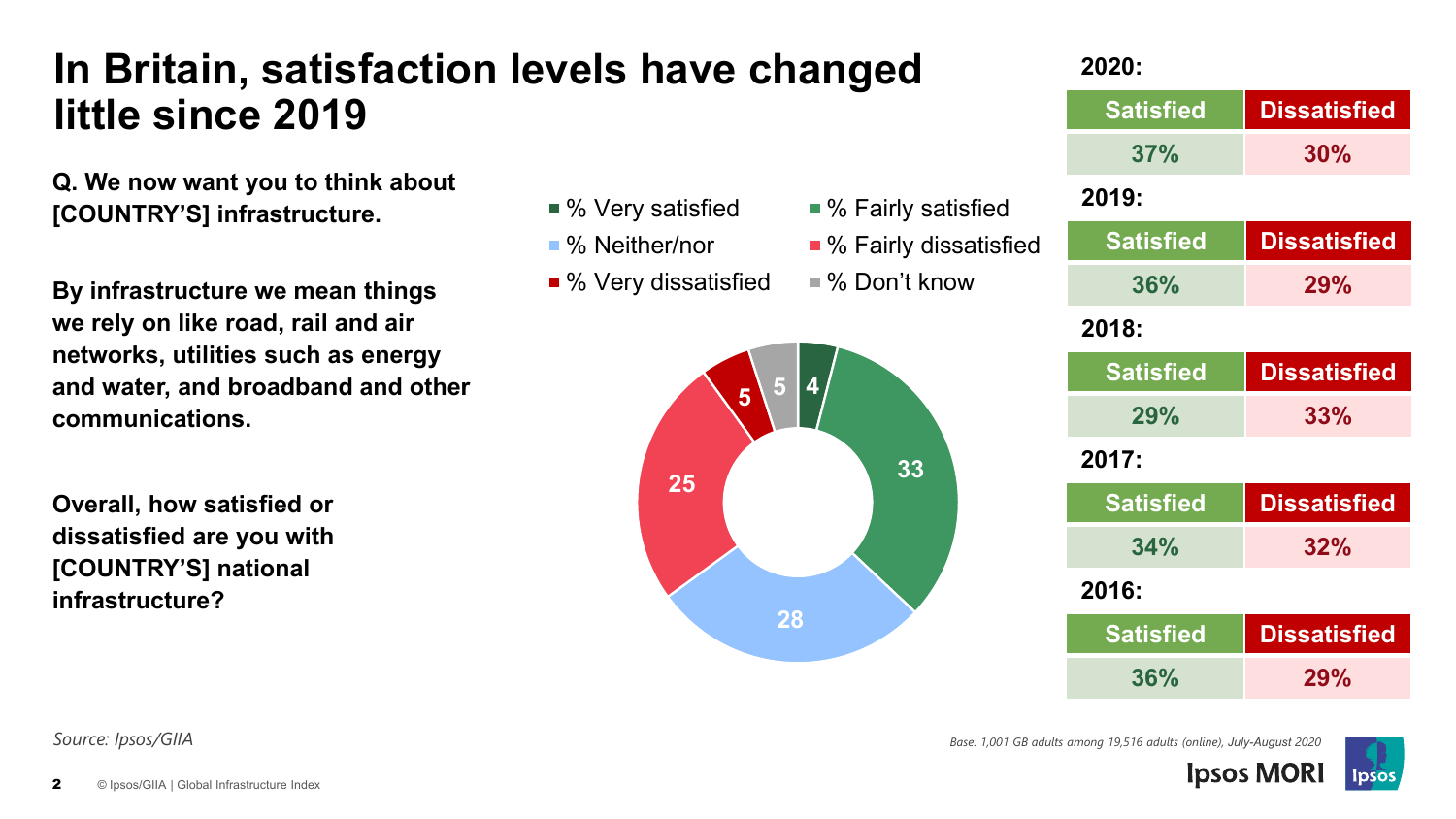### **2020 ratings are lower than the global average with dissatisfaction higher than average across G8 and European countries**

**Q. We now want you to think about [COUNTRY'S] infrastructure.**

**By infrastructure we mean things we rely on like road, rail and air networks, utilities such as energy and water, and broadband and other communications.**

**Overall, how satisfied or dissatisfied are you with [COUNTRY'S] national infrastructure?**

See **slide 28** for regional classifications

*Source: Ipsos/GIIA*



*Base: 1,001 GB adults among 19,516 adults (online), July-August 2020*

**Ipsos MORI** 



 $\blacksquare$ % Very/fairly satisfied  $\blacksquare$ % Very/fairly dissatisfied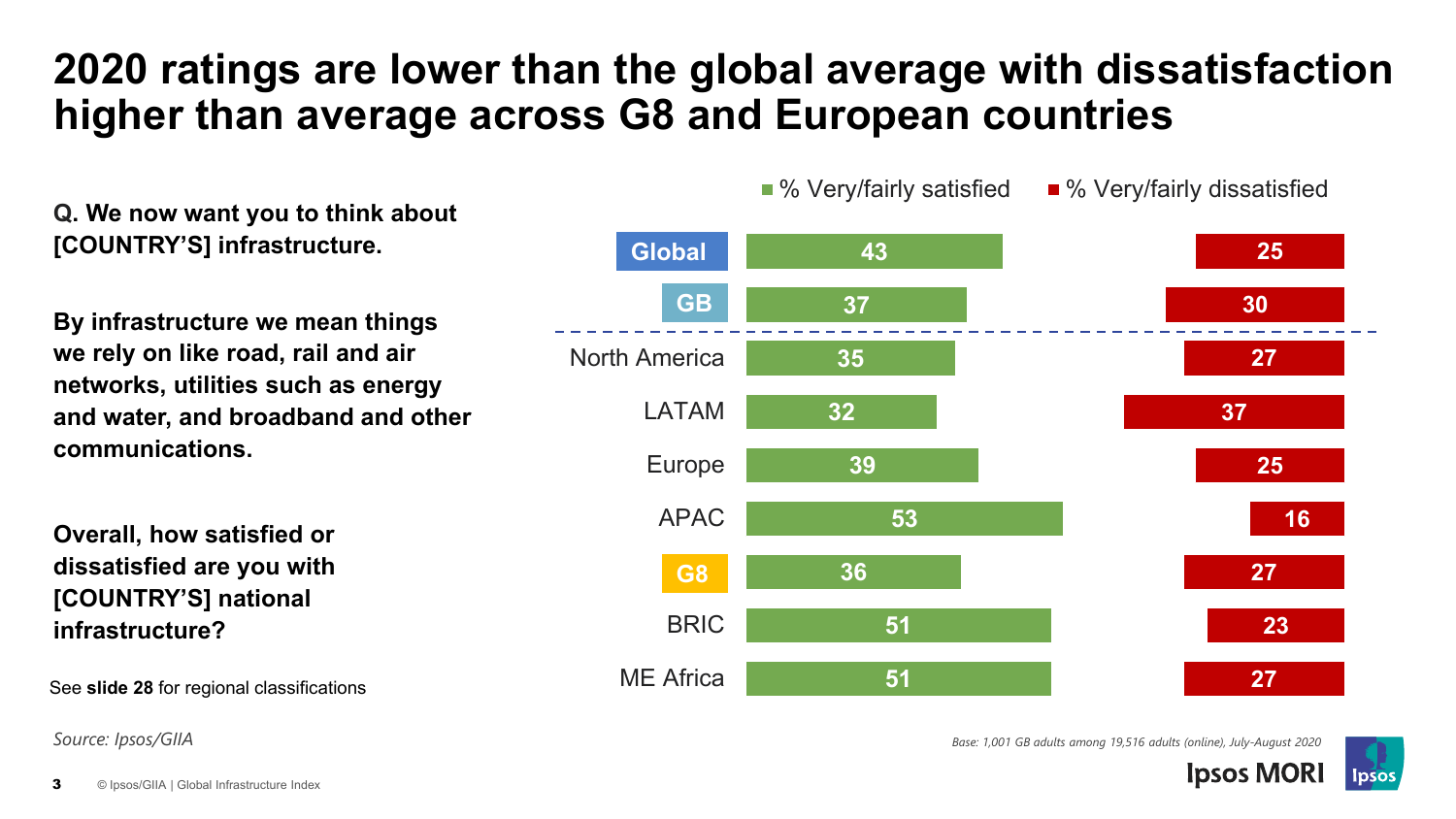### **Overall ratings**

**Q. We now want you to think about [COUNTRY'S] infrastructure.**

**By infrastructure we mean things we rely on like road, rail and air networks, utilities such as energy and water, and broadband and other communications.**

**Overall, how satisfied or dissatisfied are you with [COUNTRY'S] national infrastructure?**

**% very/fairly satisfied**



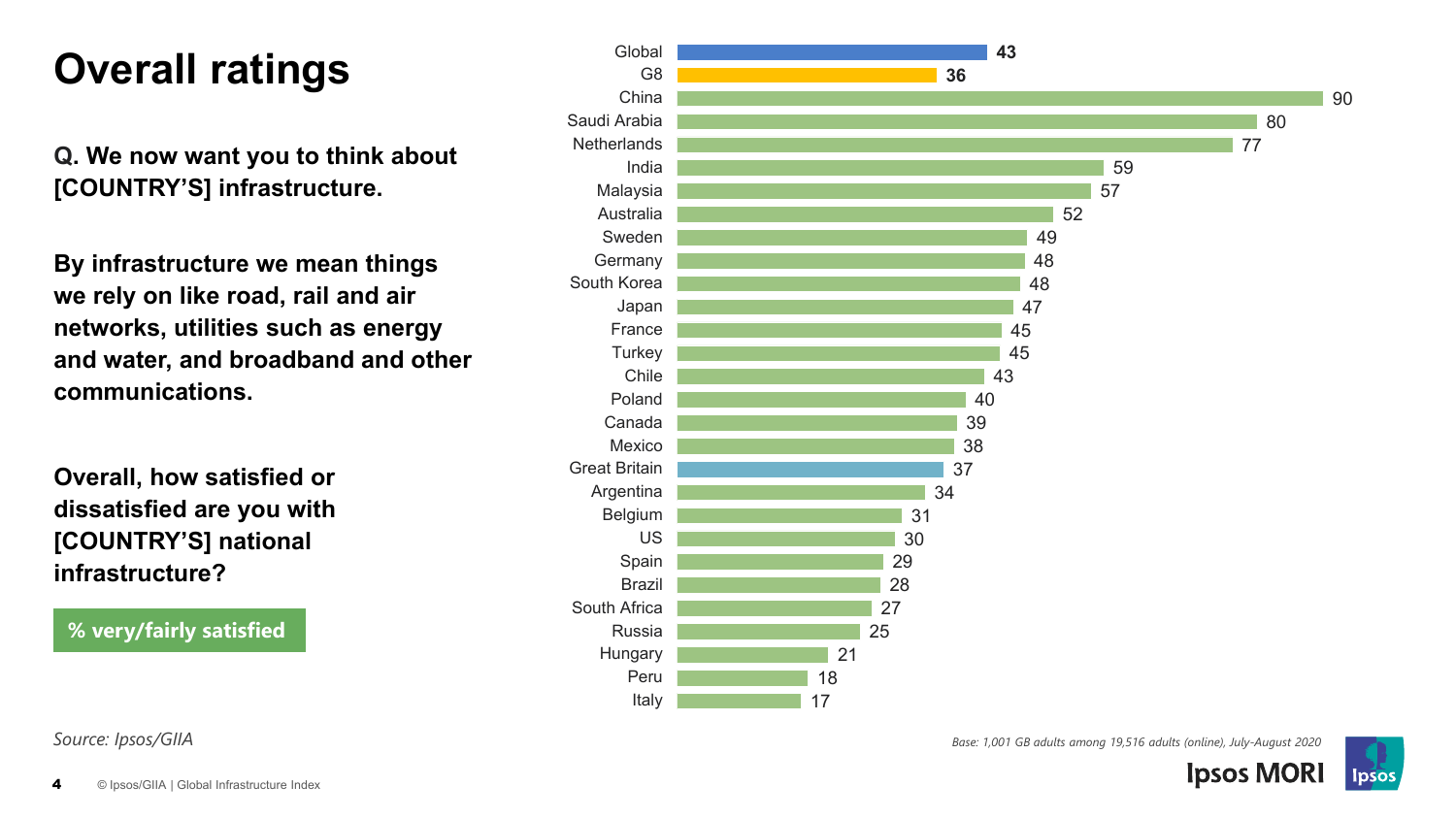### **Competition for top priority status**

**Q. Which of these types of infrastructure, if any, do you think should be made a priority for investment for… [COUNTRY]?**



**% GB**





**Ipsos MORI**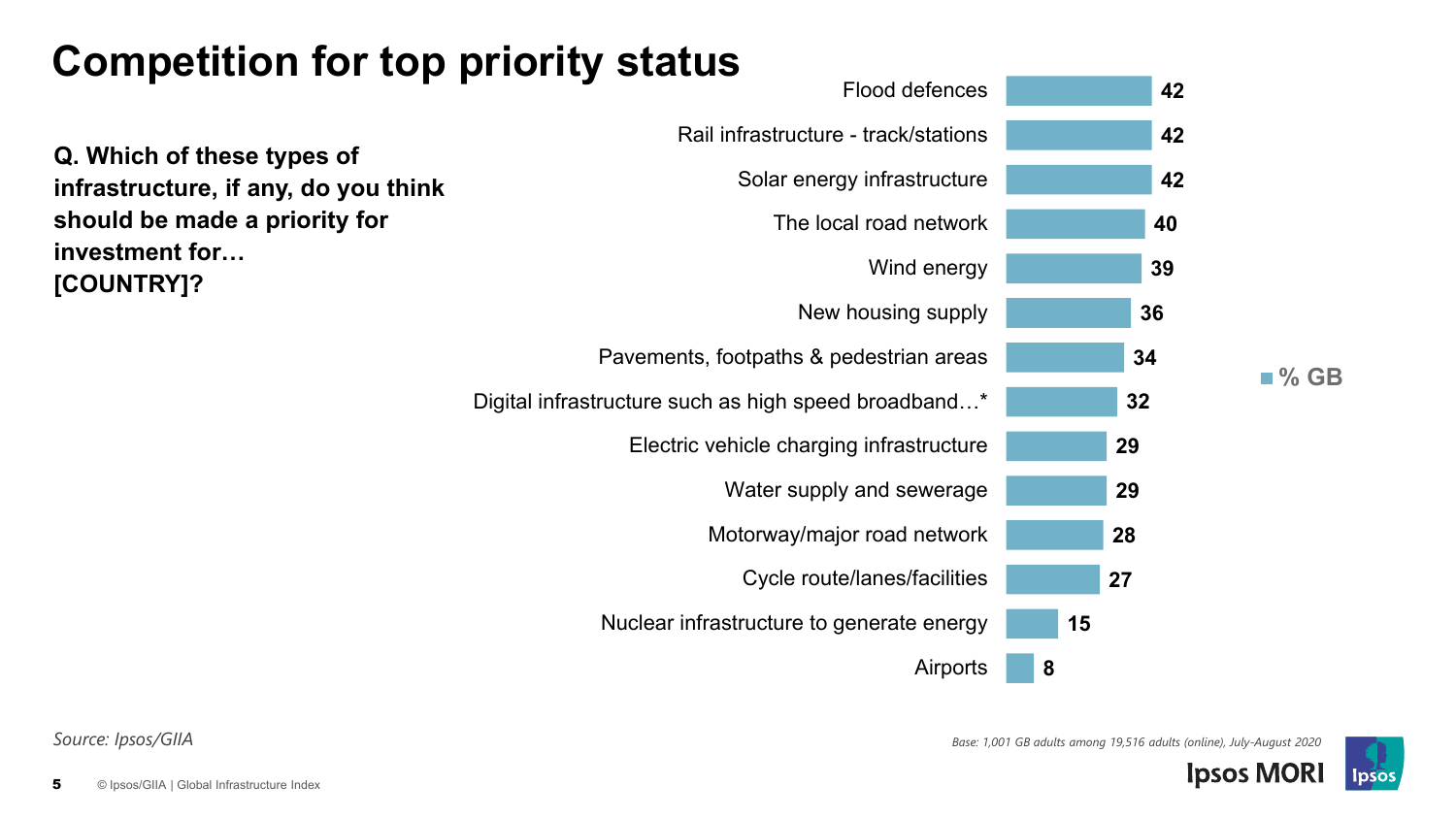#### **42 Active travel infrastructure, digital and water have become more salient**



*Base: 1,001 GB adults among 19,516 adults (online), July-August 2020*



**Ipsos MORI**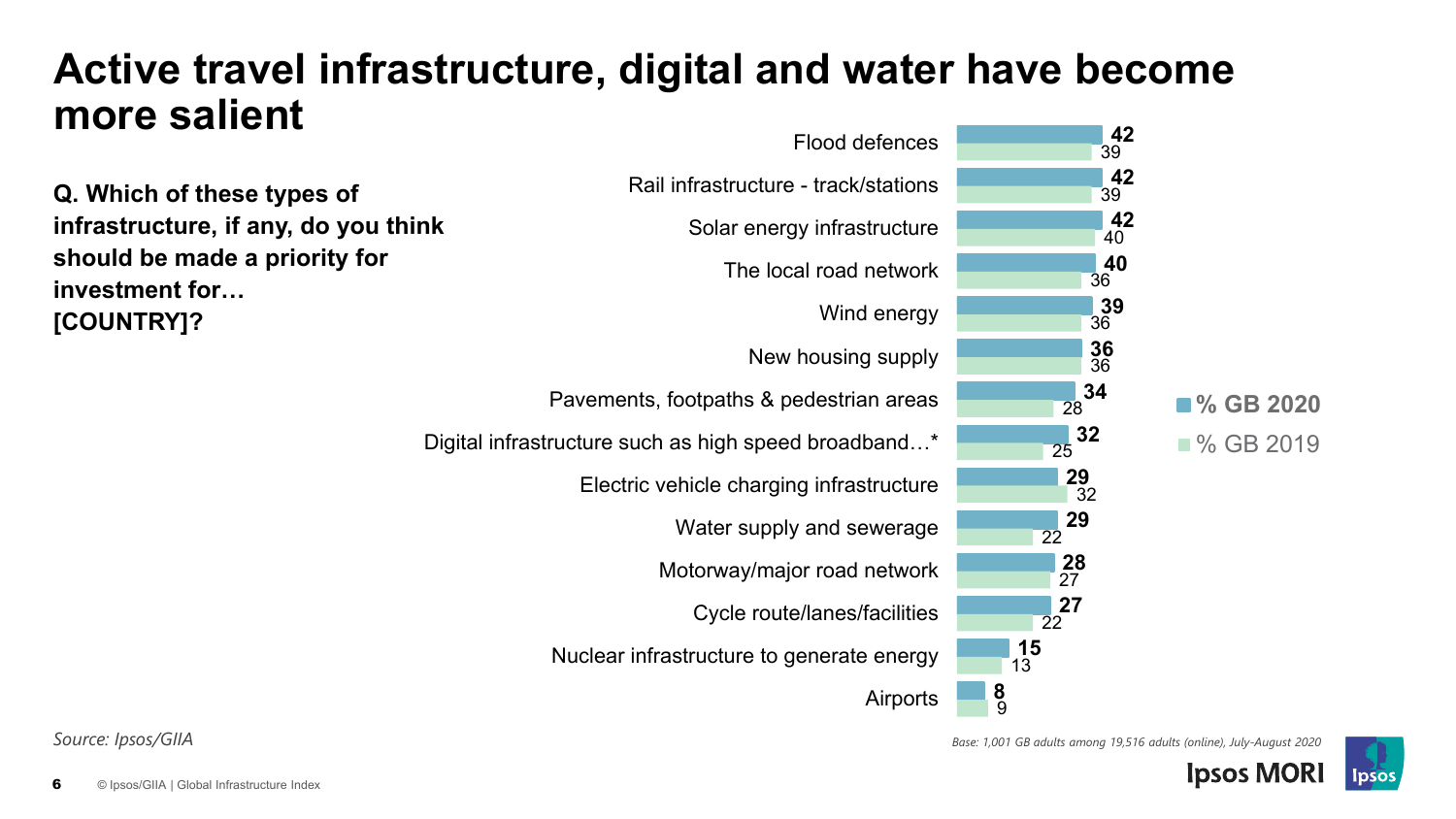#### **42** 32 Flood defences **Flood defences and rail infrastructure particularly salient relative to G8**

**Q. Which of these types of infrastructure, if any, do you think should be made a priority for investment for… [COUNTRY]?**





**Ipsos MORI** 

*Base: 1,001 GB adults among 19,516 adults (online), July-August 2020*

**42**

29

**42**

**40**

40

35

**39**

**36**

30

29

**34**

34

**32**

30

**29**

**29**

35

**28**

30

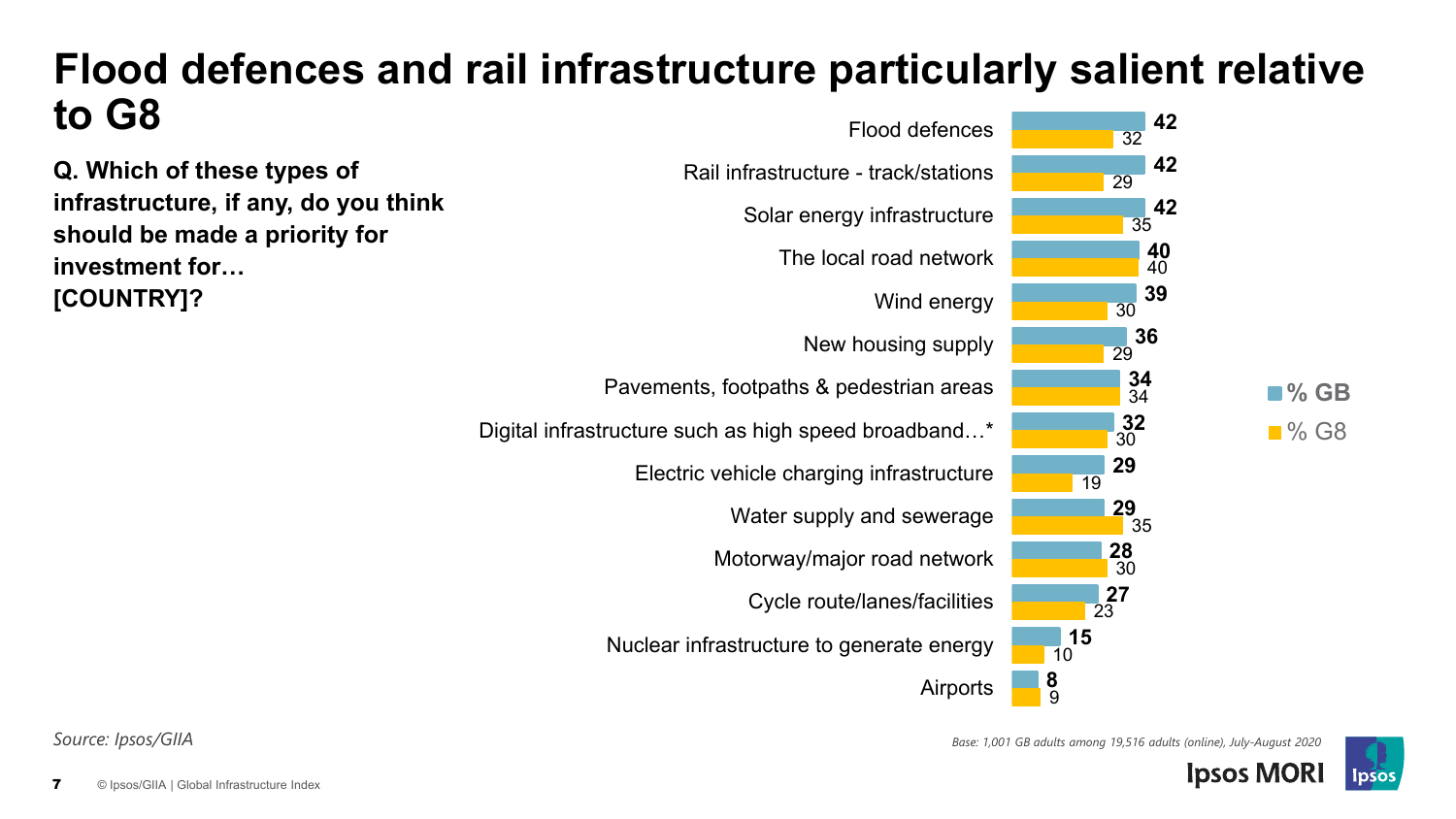### **In Britain: investment in infrastructure is seen in a positive light**

**Q. Still thinking about infrastructure – the things we rely on like road, rail and air networks, utilities such as energy and water, and broadband and other communications – to what extent do you agree or disagree?**



**Ipsos MORI** 

Ipsos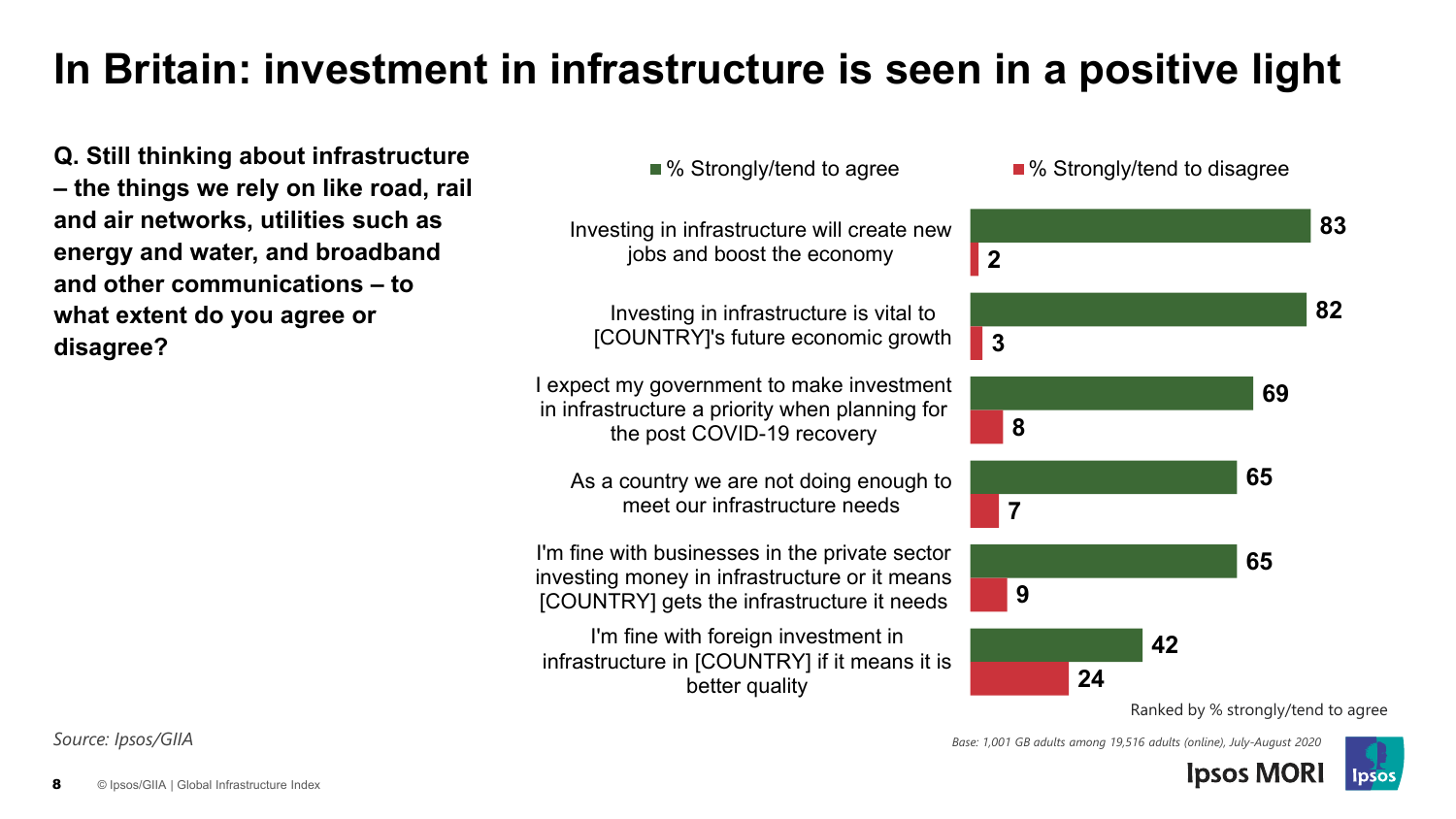### **Continued sense that Britain not doing enough**

**Q. Still thinking about infrastructure – the things we rely on like road, rail and air networks, utilities such as energy and water, and broadband and other communications – to what extent do you agree or disagree…?**

**As a country we are not doing enough to meet our infrastructure needs**



- % Neither/nor % Tend to disagree
- % Strongly disagree % Don't know



#### **2020:**

| 2020:        |                 |
|--------------|-----------------|
| <b>Agree</b> | <b>Disagree</b> |
| 65%          | 7%              |
| 2019:        |                 |
| <b>Agree</b> | <b>Disagree</b> |
| 66%          | 6%              |
| 2018:        |                 |
| <b>Agree</b> | <b>Disagree</b> |
| 58%          | 7%              |
| 2017:        |                 |
| <b>Agree</b> | <b>Disagree</b> |
| 59%          | 9%              |
| 2016:        |                 |
| Agree        | <b>Disagree</b> |
| 60%          | 8%              |
|              |                 |



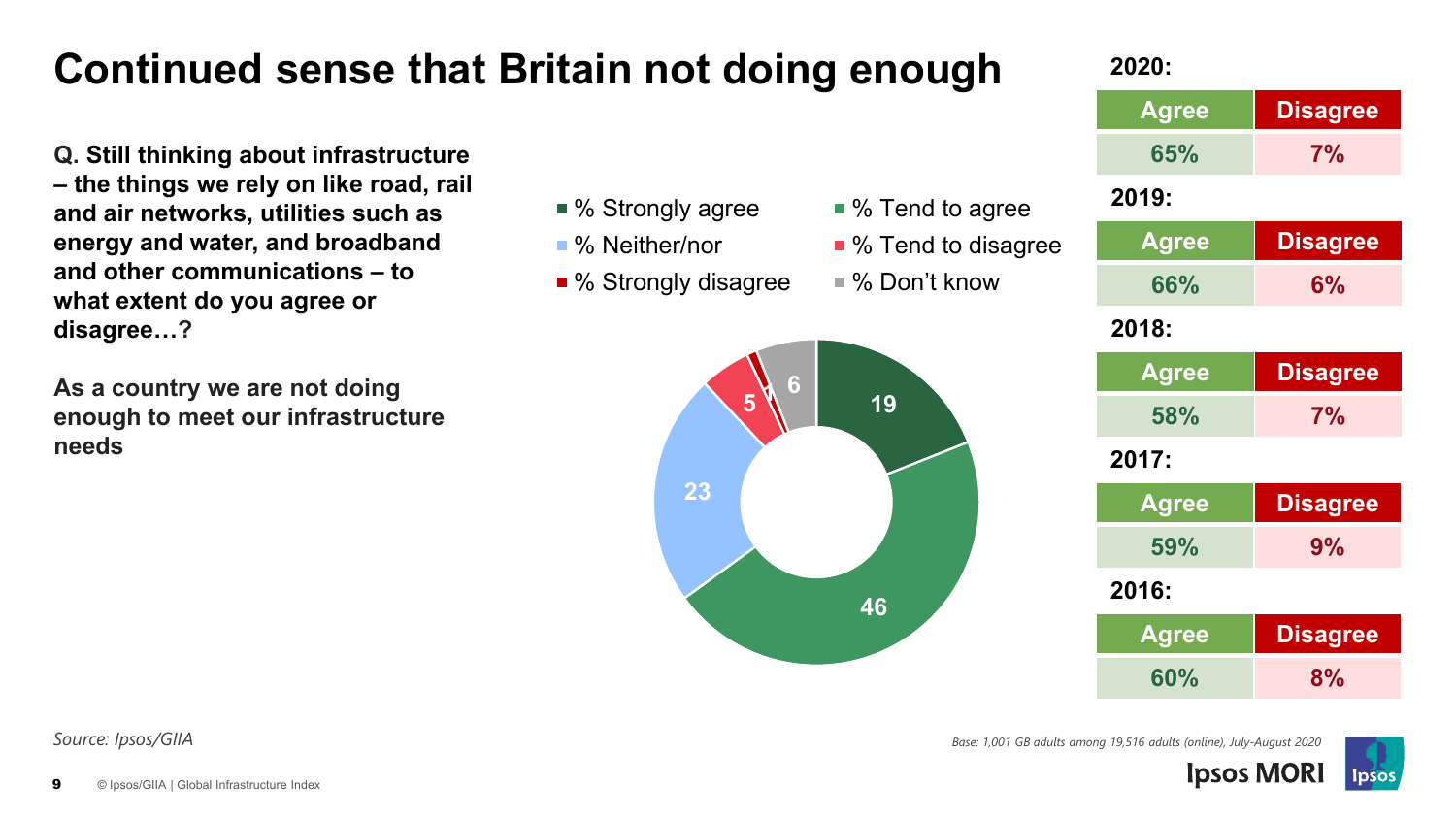### **Mid -table ranking**

**Q. Still thinking about infrastructure – the things we rely on like road, rail and air networks, utilities such as energy and water, and broadband and other communications – to what extent do you agree or disagree…?**

**As a country we are not doing enough to meet our infrastructure needs**

**% strongly/tend to agree**



*Source: Ipsos/GIIA*

*Base: 1,001 GB adults among 19,516 adults (online), July -August 2020*

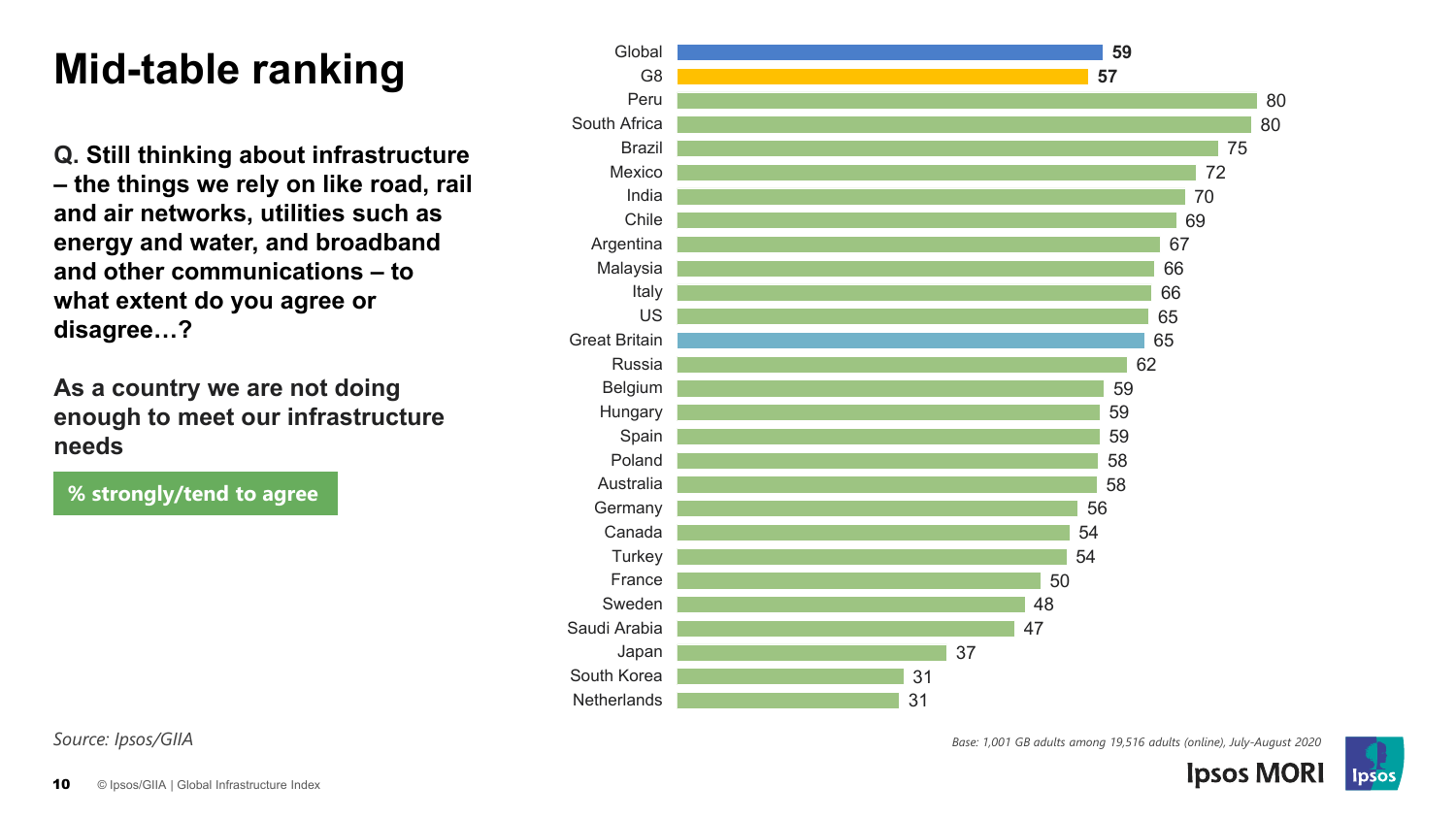#### **Investment seen as vital (as it always has)**

**Q. Still thinking about infrastructure – the things we rely on like road, rail and air networks, utilities such as energy and water, and broadband and other communications – to what extent do you agree or disagree…?**

**Investing in infrastructure is vital to [COUNTRY]'s future economic growth**



■ % Strongly disagree ■ % Don't know



#### **2020:**

| ZUZU.        |                 |
|--------------|-----------------|
| <b>Agree</b> | <b>Disagree</b> |
| 82%          | 3%              |
| 2019:        |                 |
| Agree        | <b>Disagree</b> |
| 80%          | 2%              |
| 2018:        |                 |
| <b>Agree</b> | <b>Disagree</b> |
| 73%          | 3%              |
| 2017:        |                 |
| <b>Agree</b> | <b>Disagree</b> |
| <b>74%</b>   | 4%              |
| 2016:        |                 |
| <b>Agree</b> | <b>Disagree</b> |
| 76%          | 2%              |
|              |                 |

*Source: Ipsos/GIIA*

11

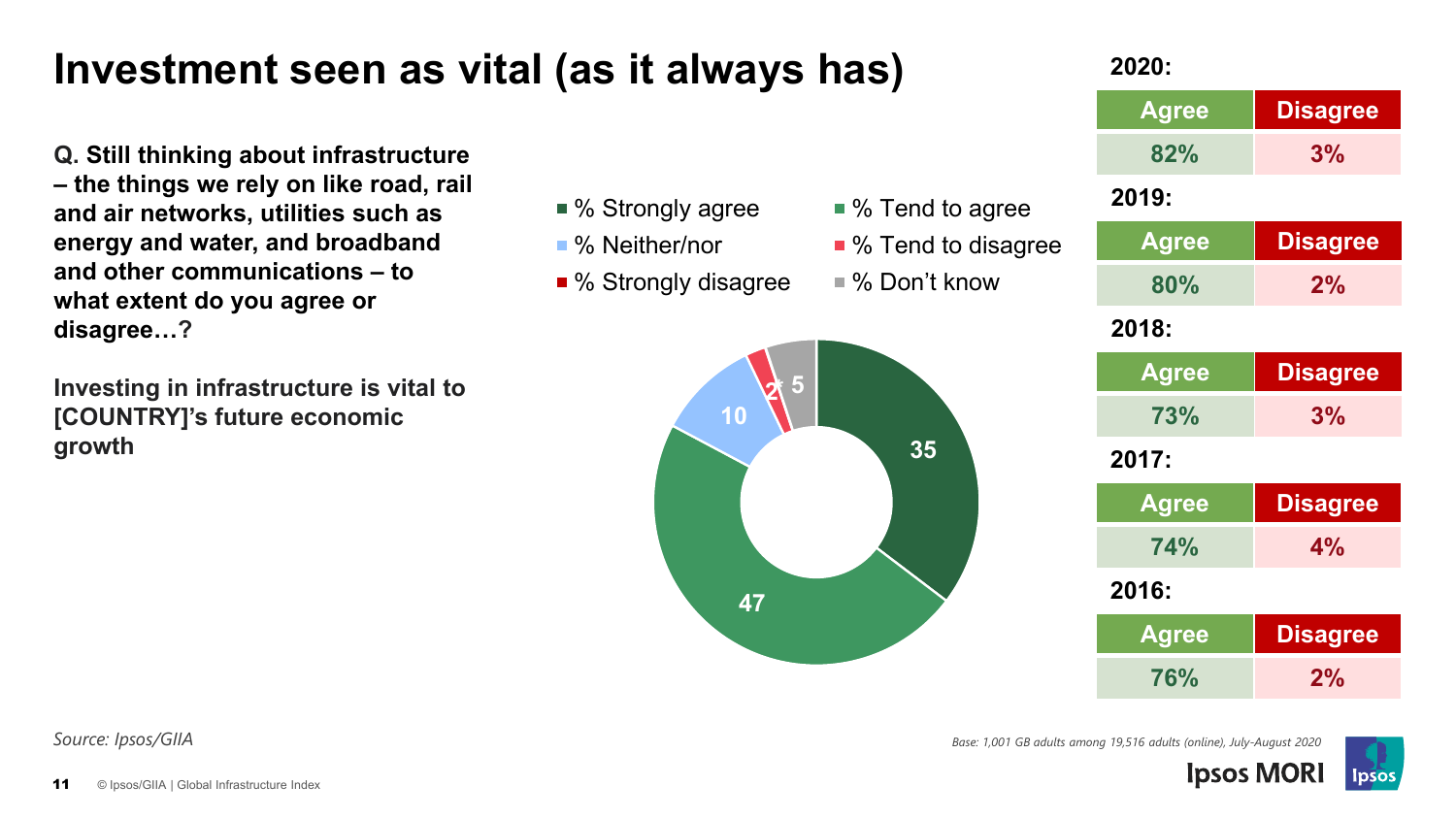### **Most countries agree**

**Q. Still thinking about infrastructure – the things we rely on like road, rail and air networks, utilities such as energy and water, and broadband and other communications – to what extent do you agree or disagree… ?**

**Investing in infrastructure is vital to [COUNTRY]'s future economic growth**

**% strongly/tend to agree**



*Source: Ipsos/GIIA*

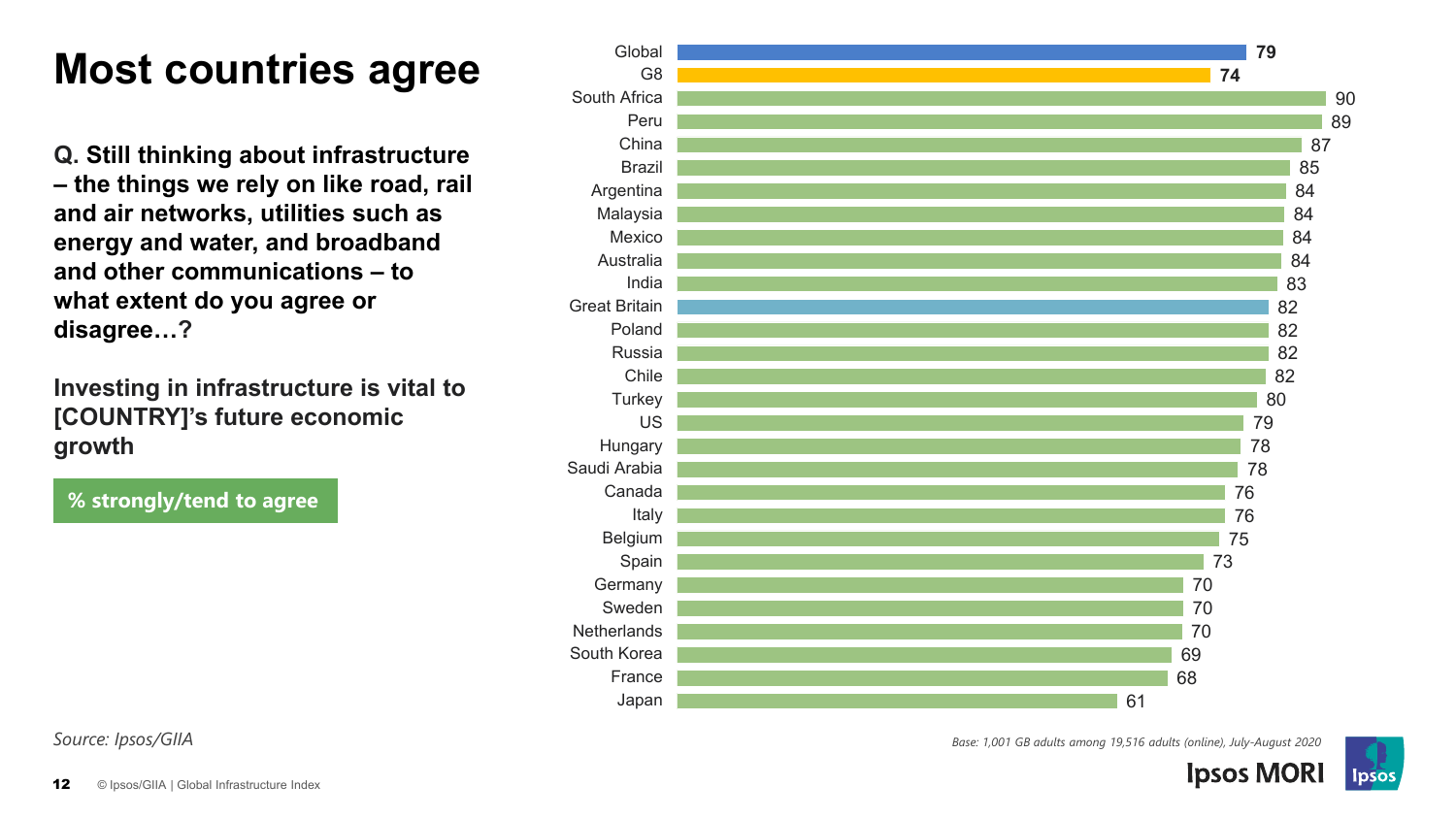#### **More positive than negative towards foreign investment but many unsure**

**Q. Still thinking about infrastructure – the things we rely on like road, rail and air networks, utilities such as energy and water, and broadband and other communications – to what extent do you agree or disagree…?**

**I'm fine with foreign investment in new infrastructure in [COUNTRY] if it means it is better quality**



N.B. asked as "… it if it means it gets built more quickly" in 2016 and 2018 i.e. trends are not like-for-like.

#### **2020:**

| <b>Agree</b> | <b>Disagree</b> |
|--------------|-----------------|
| 42%          | 24%             |
| 2019:        |                 |
| <b>Agree</b> | <b>Disagree</b> |
| 48%          | 20%             |
| 2018:        |                 |
| <b>Agree</b> | <b>Disagree</b> |
| 42%          | 17%             |
| 2016:        |                 |
| <b>Agree</b> | <b>Disagree</b> |
| 42%          | 20%             |



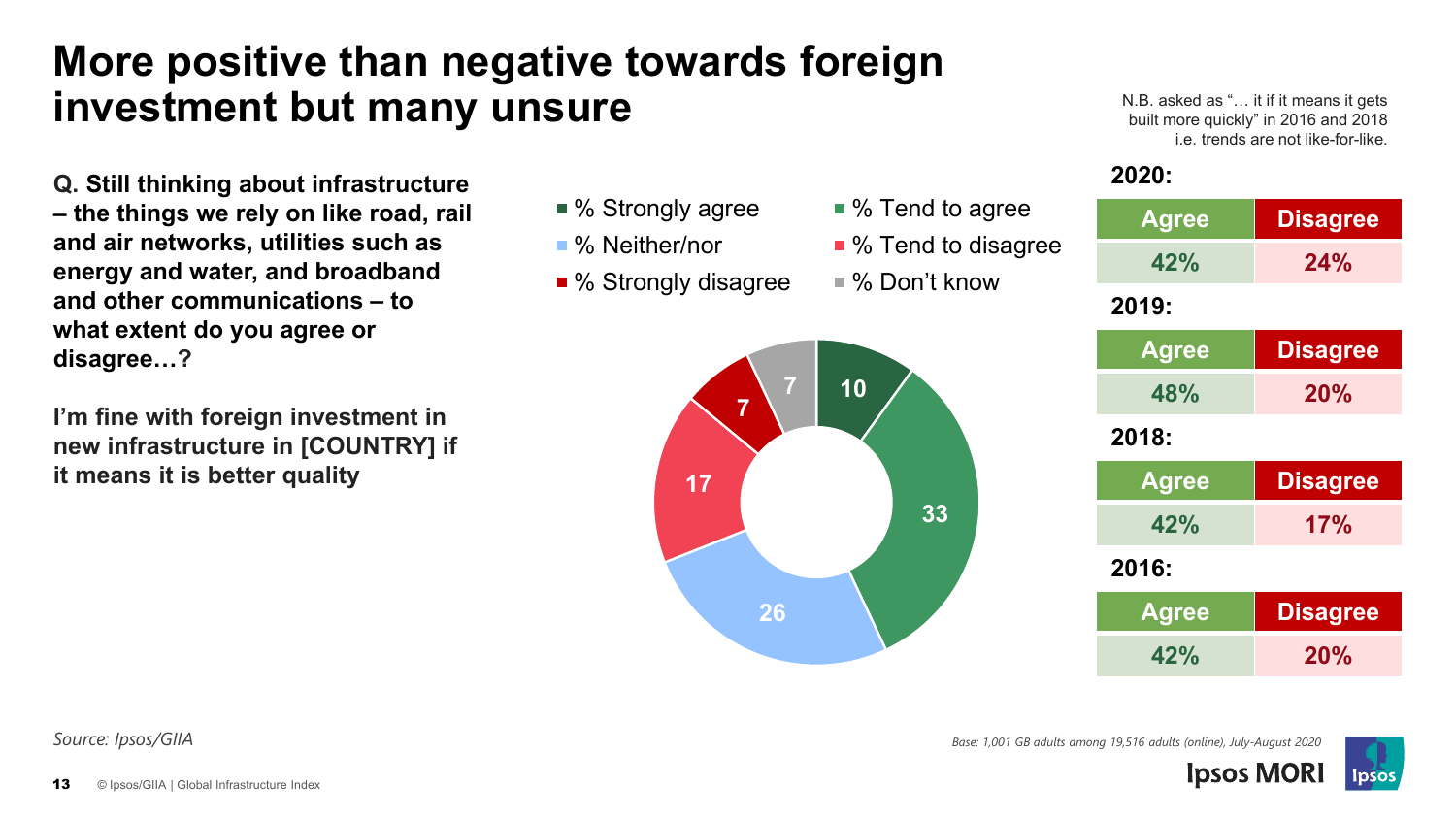#### **Other G8 countries are also cooler**

**Q. Still thinking about infrastructure – the things we rely on like road, rail and air networks, utilities such as energy and water, and broadband and other communications – to what extent do you agree or disagree…?**

**I'm fine with foreign investment in new infrastructure in [COUNTRY] if it means it is better quality**

**% strongly/tend to agree**



*Source: Ipsos/GIIA*

*Base: 1,001 GB adults among 19,516 adults (online), July-August 2020*

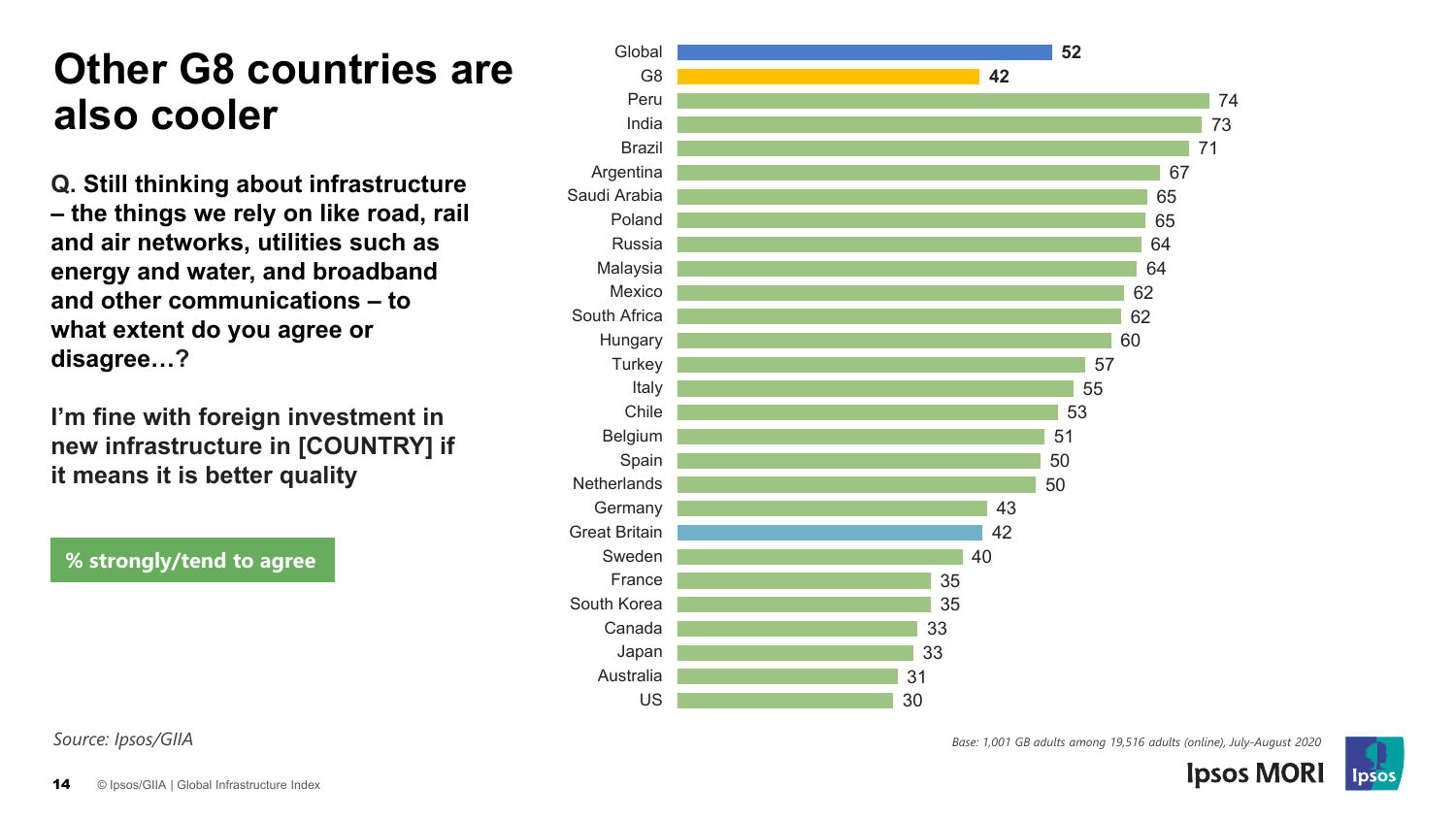### **Britons are warmer towards private sector investment vs 2019**

**Q. Still thinking about infrastructure – the things we rely on like road, rail and air networks, utilities such as energy and water, and broadband and other communications – to what extent do you agree or disagree…?**

**I'm fine with businesses in the private sector investing money in infrastructure if it means [COUNTRY] gets the infrastructure it needs**



N.B. asked as "… it if it means it gets built more quickly" in 2016 and 2018 i.e. trends are not like-for-like.

| <b>Agree</b> | <b>Disagree</b> |
|--------------|-----------------|
| 65%          | 9%              |
| 2019:        |                 |
| <b>Agree</b> | <b>Disagree</b> |
| 58%          | 13%             |

**Ipsos MOR** 

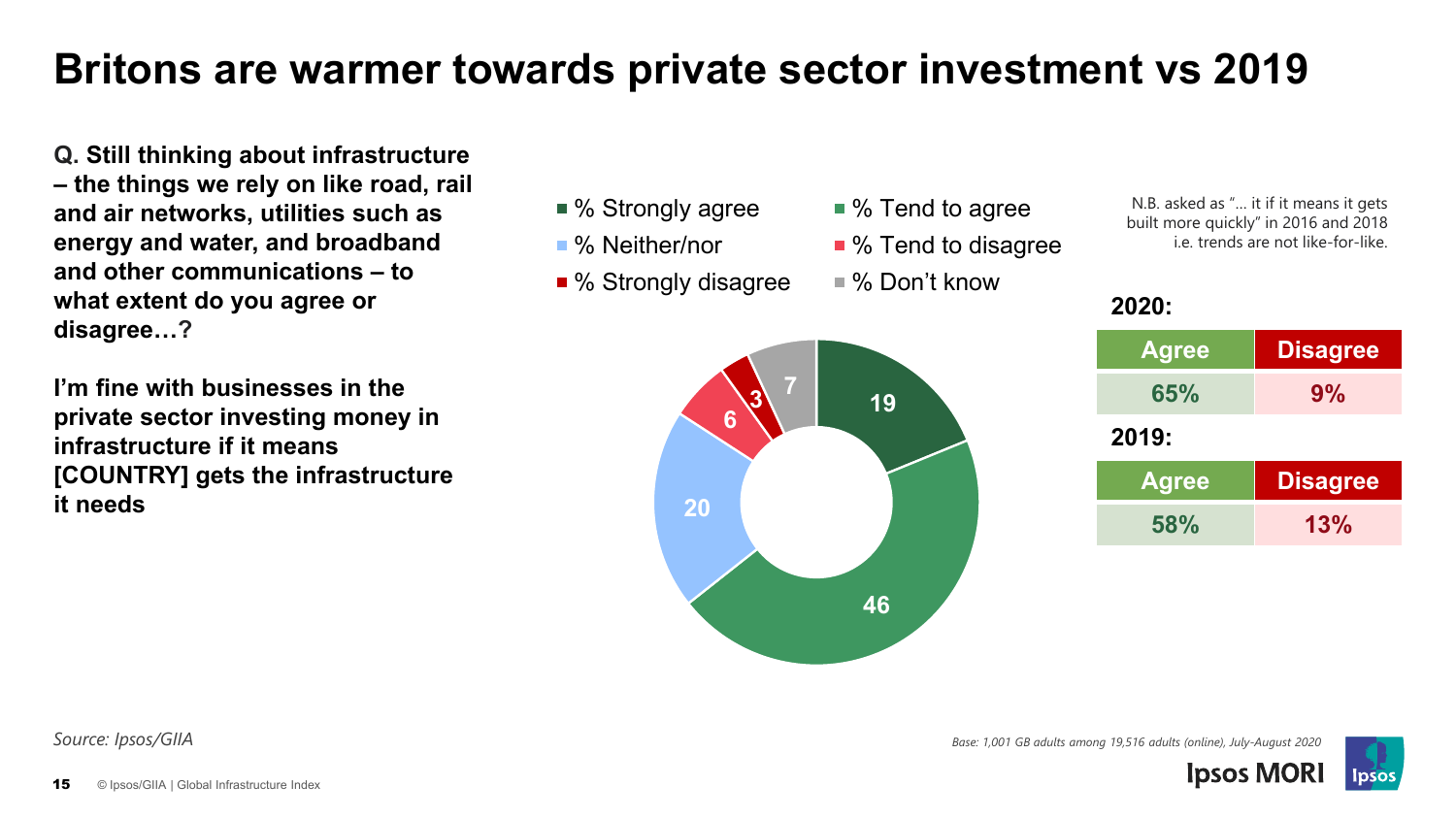### **Similar to G8 average**

**Q. Still thinking about infrastructure – the things we rely on like road, rail and air networks, utilities such as energy and water, and broadband and other communications – to what extent do you agree or disagree… ?**

**I'm fine with businesses in the private sector investing money in infrastructure if it means [COUNTRY] gets the infrastructure it needs**

#### **% strongly/tend to agree**



*Source: Ipsos/GIIA*

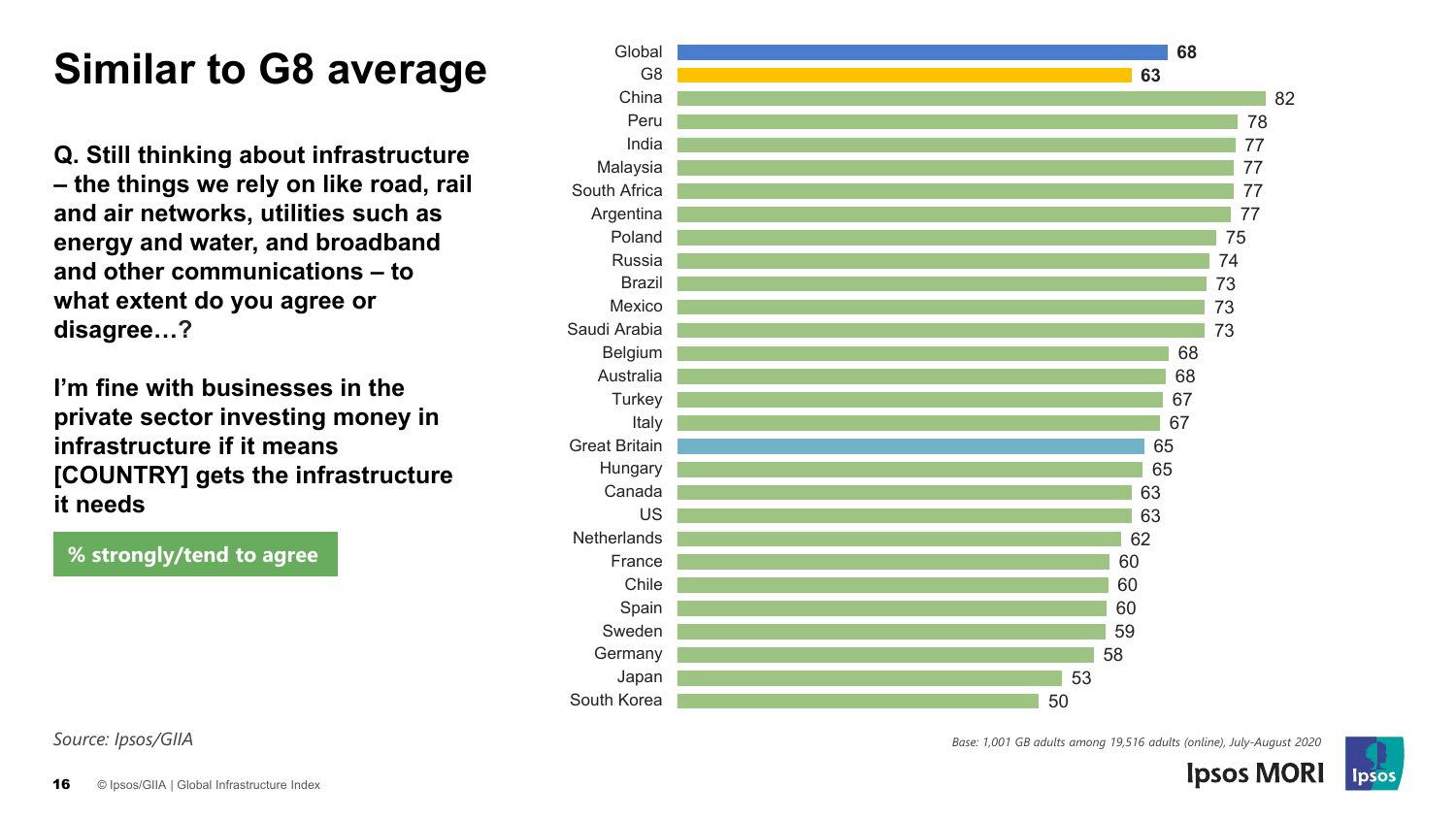#### **Investment recognised as important to COVID-19 recovery**

**Q. Still thinking about infrastructure – the things we rely on like road, rail and air networks, utilities such as energy and water, and broadband and other communications – to what extent do you agree or disagree…?**

**I expect my government to make investment in infrastructure a priority when planning for the post COVID-19 recovery**

- % Strongly agree % Tend to agree % Neither/nor
- 
- 
- % Tend to disagree % Strongly disagree % Don't know
- -



*Source: Ipsos/GIIA Base: 1,001 GB adults among 19,516 adults (online), July-August 2020*



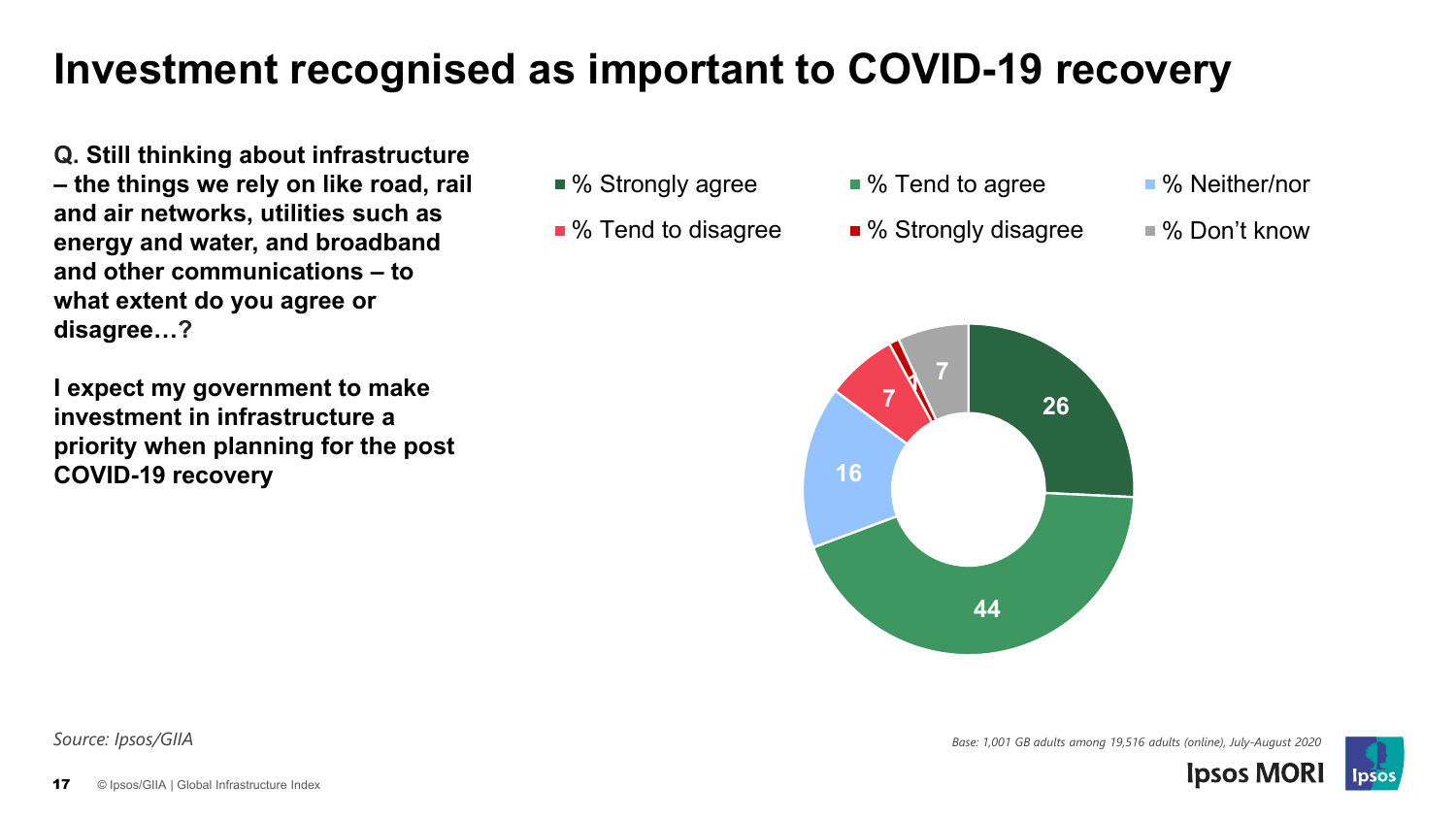#### **More so in Britain than other G8**

**Q. Still thinking about infrastructure – the things we rely on like road, rail and air networks, utilities such as energy and water, and broadband and other communications – to what extent do you agree or disagree… ?**

**I expect my government to make investment in infrastructure a priority when planning for the post COVID -19 recovery**

**% strongly/tend to agree**



**Ipsos MORI** 

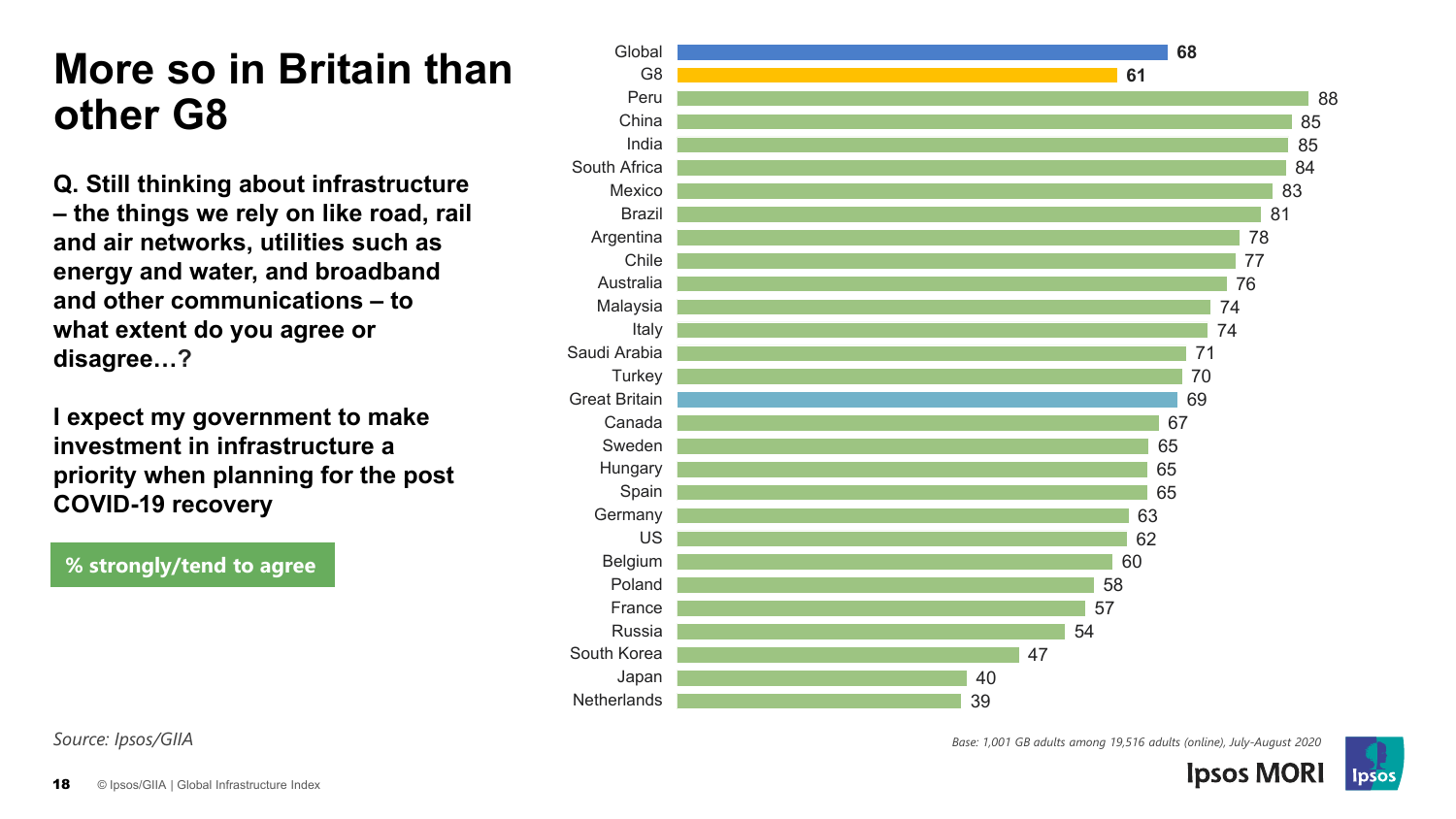#### **Investment will create jobs and provide an economic boost**

**Q. Still thinking about infrastructure – the things we rely on like road, rail and air networks, utilities such as energy and water, and broadband and other communications – to what extent do you agree or disagree…?**

**Investing in infrastructure will create new jobs and boost the economy**

- % Strongly agree % Tend to agree % Neither/nor
- 
- 
- % Tend to disagree % Strongly disagree % Don't know
- -

*Base: 1,001 GB adults among 19,516 adults (online), July-August 2020*

**Ipsos MOR** 



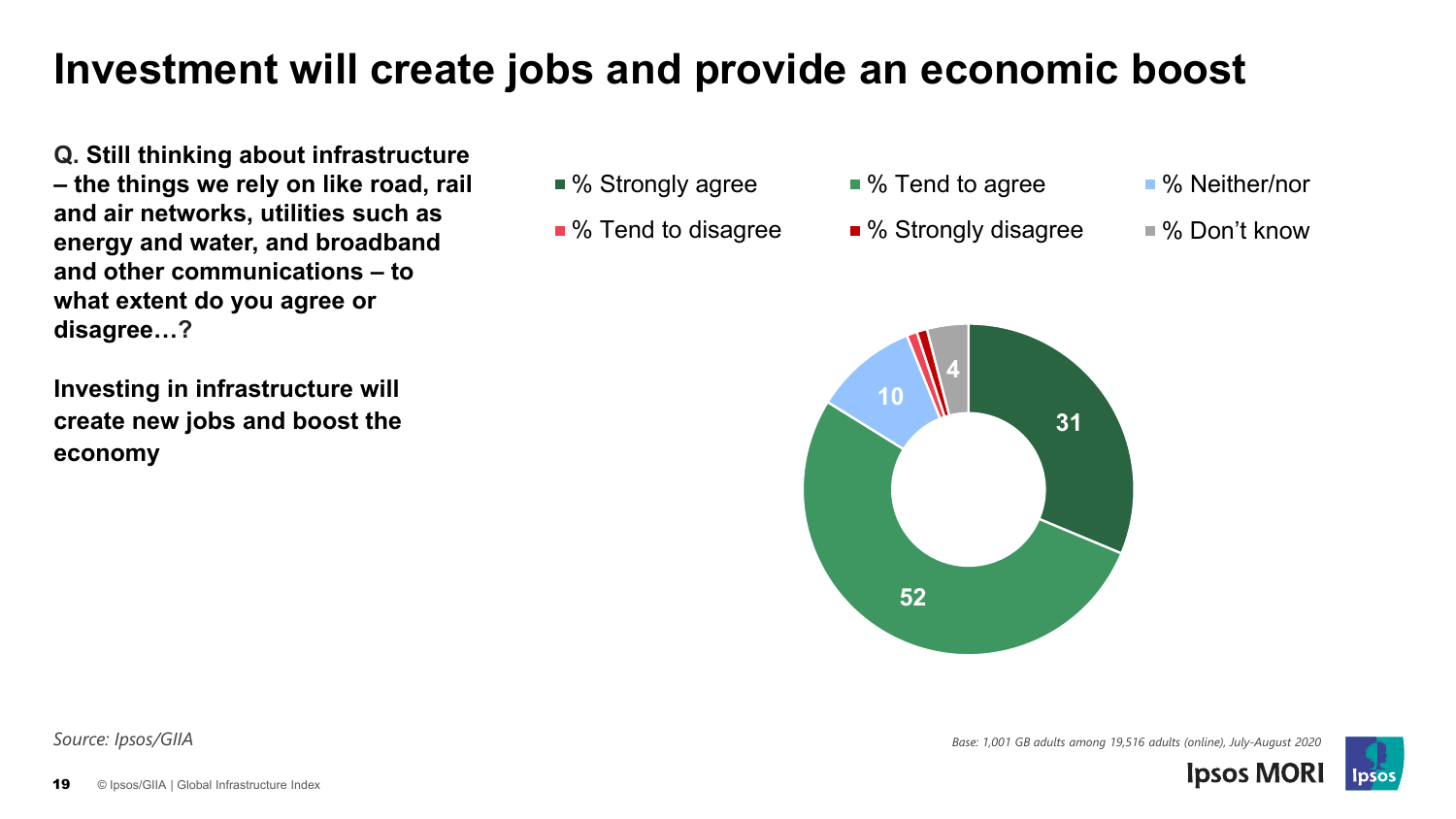#### **Britons more positive than average**

**Q. Still thinking about infrastructure – the things we rely on like road, rail and air networks, utilities such as energy and water, and broadband and other communications – to what extent do you agree or disagree… ?**

**Investing in infrastructure will create new jobs and boost the economy**

**% strongly/tend to agree**



*Source: Ipsos/GIIA*

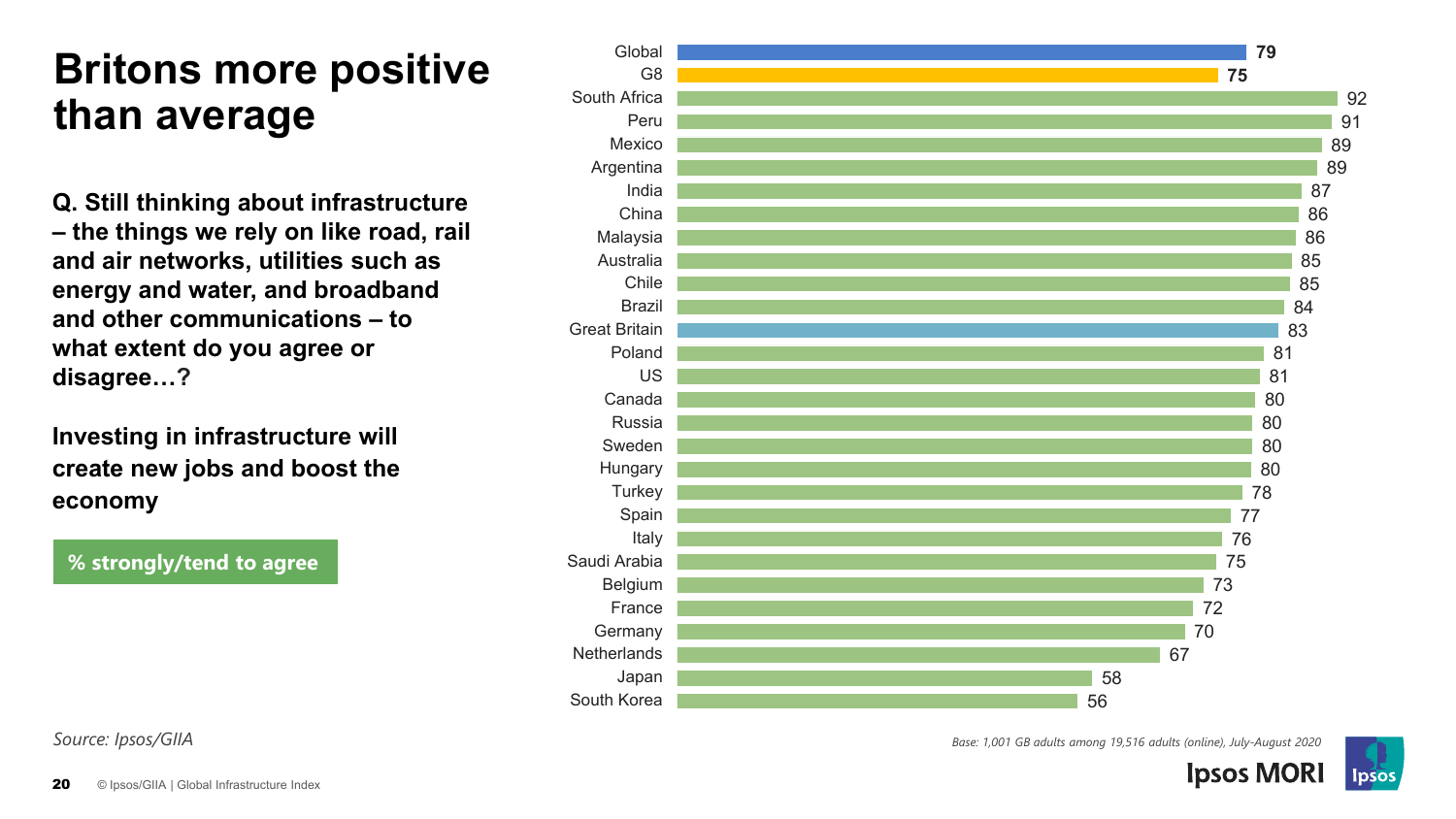### **Plurality preference for social vs economic infrastructure**

#### **% STRONGLY/TEND TO PREFER EACH STATEMENT**

**A: "We should give highest priority to improving [COUNTRY]'s economic infrastructure such as road, rail and air networks, utilities such as energy and water, and broadband and other communications."**

**B: "We should give highest priority to improving [COUNTRY]'s social infrastructure such as school and hospital buildings, and housing."**

 $\blacksquare$  % GB  $\blacksquare$  % G8



*Base: 1,001 GB adults among 19,516 adults (online), July-August 2020*

**Ipsos MORI** 



**30 29**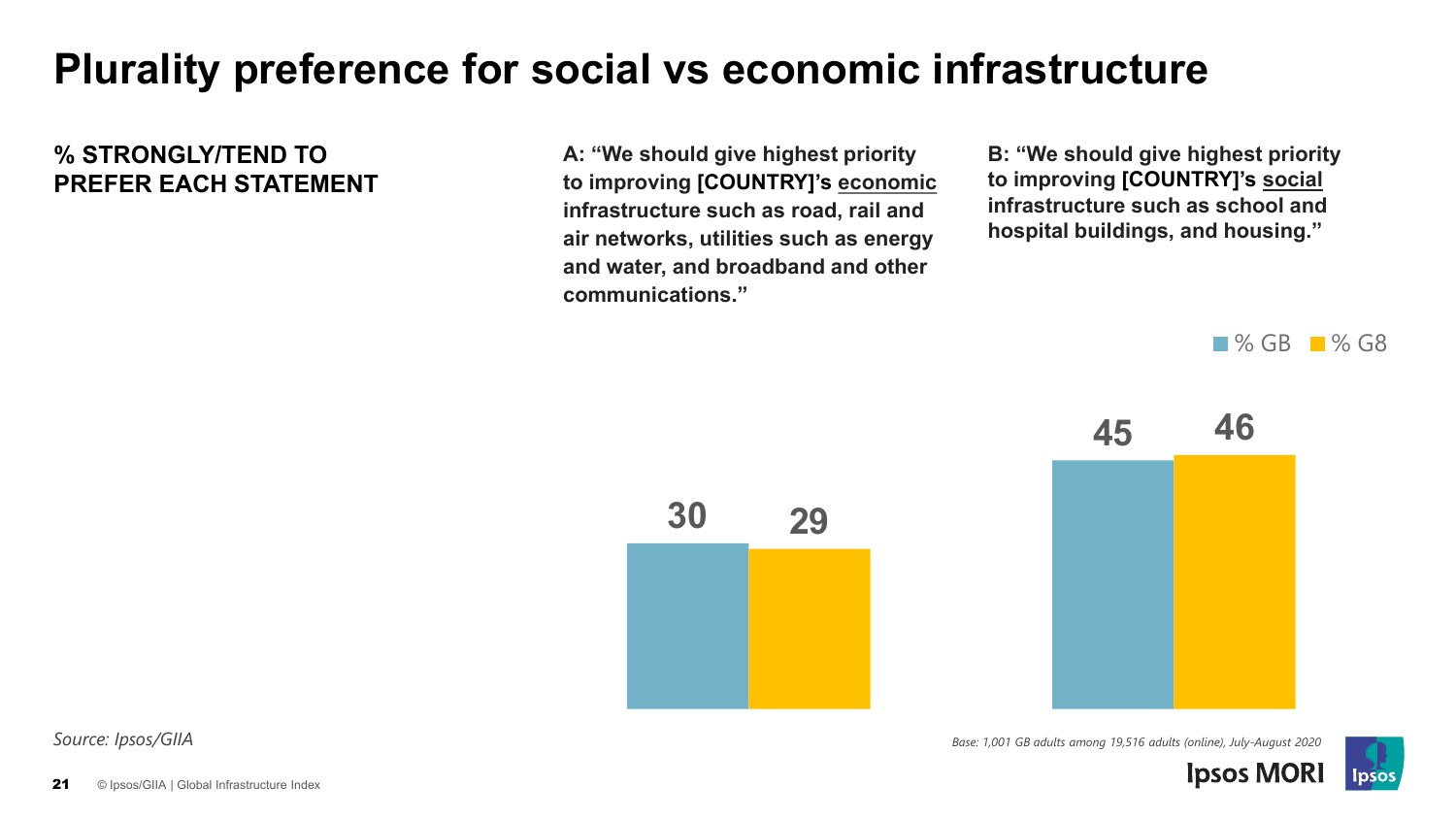### **Methodology**

**2020:** 27 countries, **19,516** participants, **24 July**–**7 August 2020** (online):

Argentina, Australia\*, Belgium, Brazil\*, Canada\*, Chile, China\*, France\*, Germany\*, **Great Britain (1,001)**\*, Hungary, India, Italy\*, Japan\*, Malaysia, Mexico, Netherlands, Peru, Poland, Russia, Saudi Arabia, South Africa, South Korea, Serbia, Spain\*, Sweden, Turkey and the United States of America\* \* *denotes 1,000+ sample size*

**2019:** 28 countries, **26 July**–**9 August 2019**:

Argentina, Australia\*, Belgium, Brazil, Canada\*, Chile, China\*, Colombia, France\*, Germany\*, **Great Britain (1,002)**\*, Hungary, India\*, Italy\*, Japan\*, Malaysia, Mexico, Peru, Poland, Russia, Saudi Arabia, South Africa, South Korea, Serbia, Spain\*, Sweden, Turkey and the United States of America\* \* *\* denotes 1,000+ sample size* 

- Participants were adults aged 18-64 in the US and Canada, and adults aged 16-64 in all other countries.
- Results may not sum to 100% and combinations to their constituent %s (e.g. very/fairly satisfied) due to computer rounding.
- The 2016-2019 surveys used the same methodology, but the profile of participating countries changed. This means that the **global trend** does not always involve a like-for-like comparison.
- A selection of trends is included. Further information is available:

[https://www.ipsos.com/en/global-infrastructure-index-public-satisfaction-and-priorities-2019 \(](https://www.ipsos.com/en/global-infrastructure-index-public-satisfaction-and-priorities-2018)2019) [https://www.ipsos.com/en/global-infrastructure-index-public-satisfaction-and-priorities-2018 \(](https://www.ipsos.com/en/global-infrastructure-index-public-satisfaction-and-priorities-2018)2018) <https://www.ipsos.com/ipsos-mori/en-uk/rail-joins-housing-top-infrastructure-priorities-britons> (2017) <https://www.ipsos.com/ipsos-mori/en-uk/do-more-poll-shows-britons-behind-action-infrastructure> (2016)